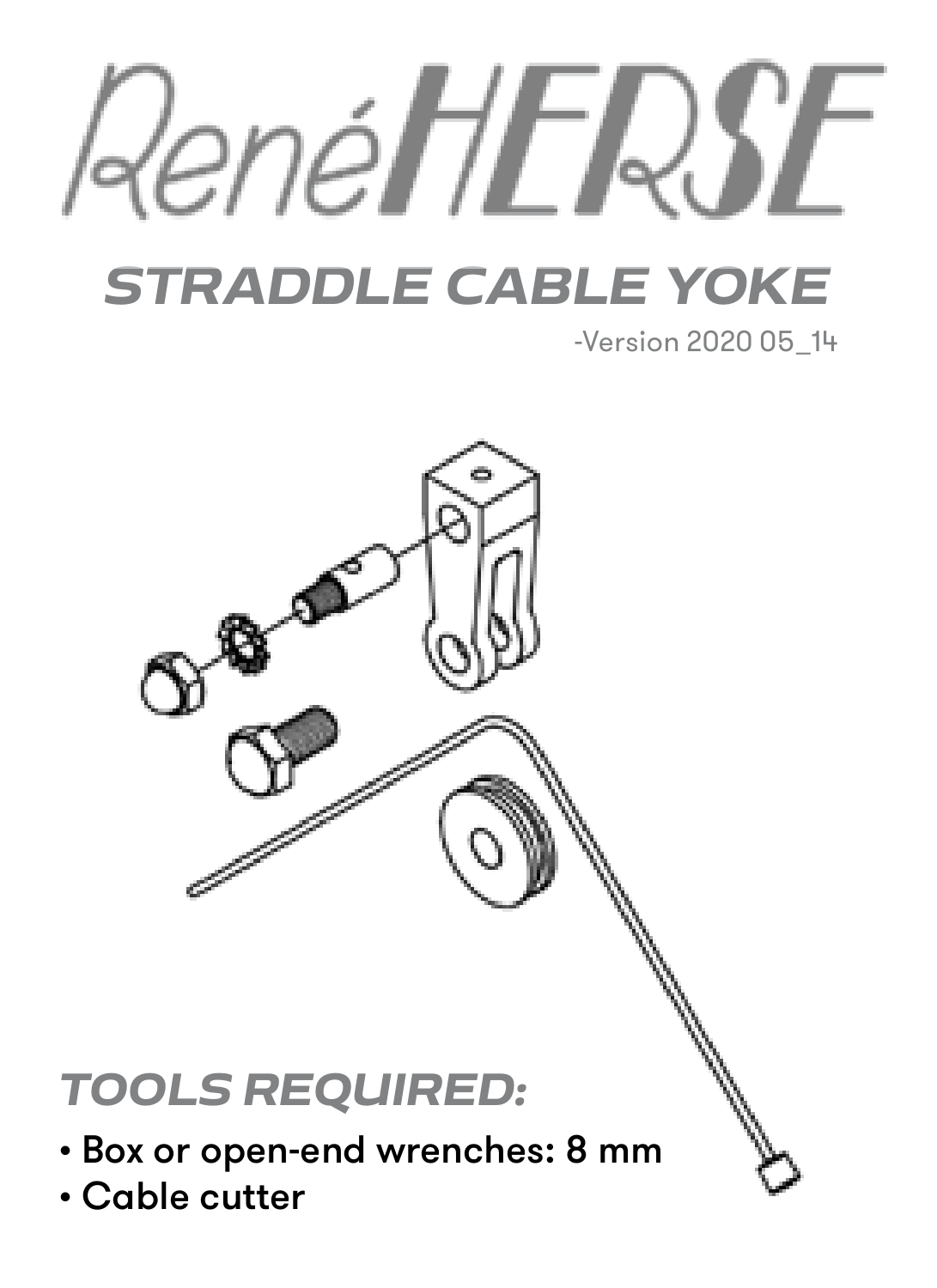## *INSTRUCTIONS*

#### **Torque:** 8 Nm

**Warning!** The brake cable must protrude from the hole on the inside of the yoke (1).

#### **Installation:**

- The yoke works with the brake cable sticking out (2), but this locks the roller and looks clumsy. After setting up your brake, we rec ommend shortening the brake cable.
- Use a piece of tape to mark the brake cable 18 mm above the entry into the yoke (2).
- Unhook the straddle cable.
- Remove the lower bolt and the roller.
- Loosen the upper bolt and push the brake cable into the yoke, until the tape is at the top of the yoke.
- Cut the cable at the bottom of the yoke (3).
- Pull the cable back into the yoke and reas semble.
- The brake cable exits the yoke at a slight angle. Use your thumb to push the brake cable straight (4).